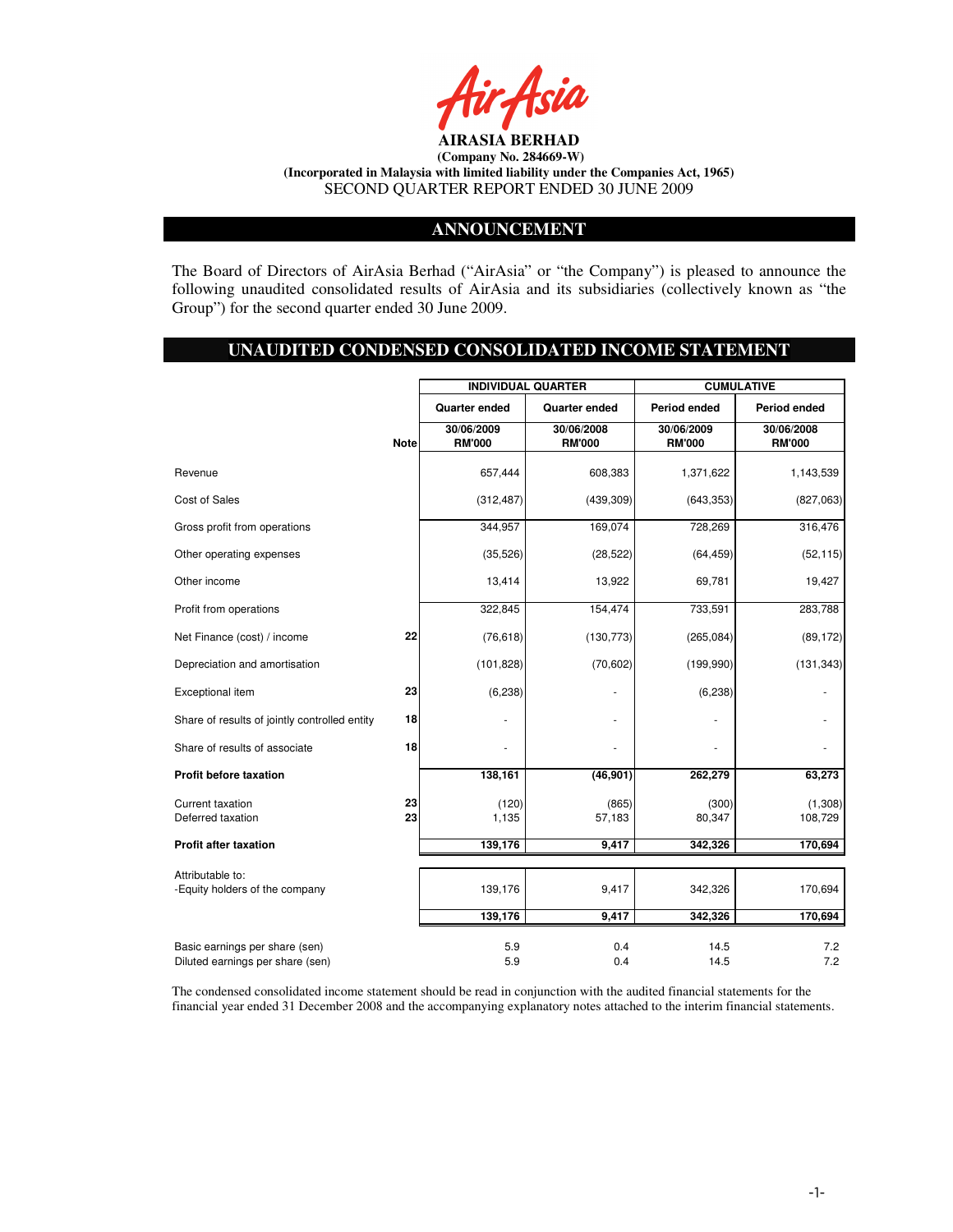Air Asia

# **CONDENSED CONSOLIDATED BALANCE SHEET AS AT 30 JUNE 2009**

|                                                | <b>PERIOD ENDED</b> | <b>AUDITED FINANCIAL</b><br><b>YEAR</b> |
|------------------------------------------------|---------------------|-----------------------------------------|
|                                                | 30/06/2009          | 31/12/2008                              |
|                                                | <b>RM'000</b>       | <b>RM'000</b>                           |
| <b>NON CURRENT ASSETS</b>                      |                     |                                         |
| Property, plant & equipment                    | 6,833,059           | 6,594,299                               |
| Investment in associates                       | 29                  | 29                                      |
| Other investments                              | 26,709              | 26,715                                  |
| Goodwill                                       | 8,738               | 8,738                                   |
| Deferred expenditure                           | 479                 | 0                                       |
| Deferred tax asset                             | 936,456             | 856,109                                 |
| Long term prepayments                          | 110,729             | 103,341                                 |
|                                                | 7,916,199           | 7,589,231                               |
| <b>CURRENT ASSETS</b>                          |                     |                                         |
| Inventories (at cost)                          | 22,764              | 20,684                                  |
| Other investments                              | $\Omega$            | $\Omega$                                |
| Trade receivables                              | 24,616              | 45,958                                  |
| Prepayment, deposits and other receivables     | 474,928             | 648,474                                 |
| Deposit on aircraft purchase                   | 340,450             | 334,628                                 |
| Amount due from a jointly controlled entity    | 410,408             | 340,627                                 |
| Amount due from associates                     | 479,593             | 387,647                                 |
| Deposits, bank and cash balances               | 231,101             | 153,762                                 |
|                                                | 1,983,860           | 1,931,780                               |
| <b>CURRENT LIABILITIES</b>                     |                     |                                         |
| Trade and other payables                       | 989,862             | 1,068,704                               |
| Provision for loss on unwinding of derivatives | 0                   | 151,713                                 |
| Borrowings (secured)                           | 488,272             | 543,985                                 |
| Hire-purchase payables                         | 77                  | 77                                      |
| <b>Current tax liabilities</b>                 | 3,240               | 4,216                                   |
|                                                | 1,481,451           | 1,768,695                               |
| <b>NET CURRENT ASSETS</b>                      | 502,409             | 163,085                                 |
|                                                |                     |                                         |
| <b>NON CURRENT LIABILITIES</b>                 |                     |                                         |
| Borrowings (secured)                           | 6,469,212           | 6,146,708                               |
| Hire-purchase payables                         | 34                  | 72                                      |
|                                                | 6,469,246           | 6,146,780                               |
|                                                |                     |                                         |
|                                                | 1,949,362           | 1,605,536                               |
| <b>CAPITAL AND RESERVES</b>                    |                     |                                         |
| Share capital                                  | 237,560             | 237,421                                 |
| Reserves                                       | 1,711,802           | 1,368,115                               |
| Shareholders' funds                            | 1,949,362           | 1,605,536                               |
|                                                | 1,949,362           | 1,605,536                               |
| Net assets per share attributable to ordinary  |                     |                                         |
| equity holders of the Company (RM)             | 0.82                | 0.68                                    |

The condensed consolidated income statement should be read in conjunction with the audited financial statements for the financial year ended 31 December 2008 and the accompanying explanatory notes attached to the interim financial statements.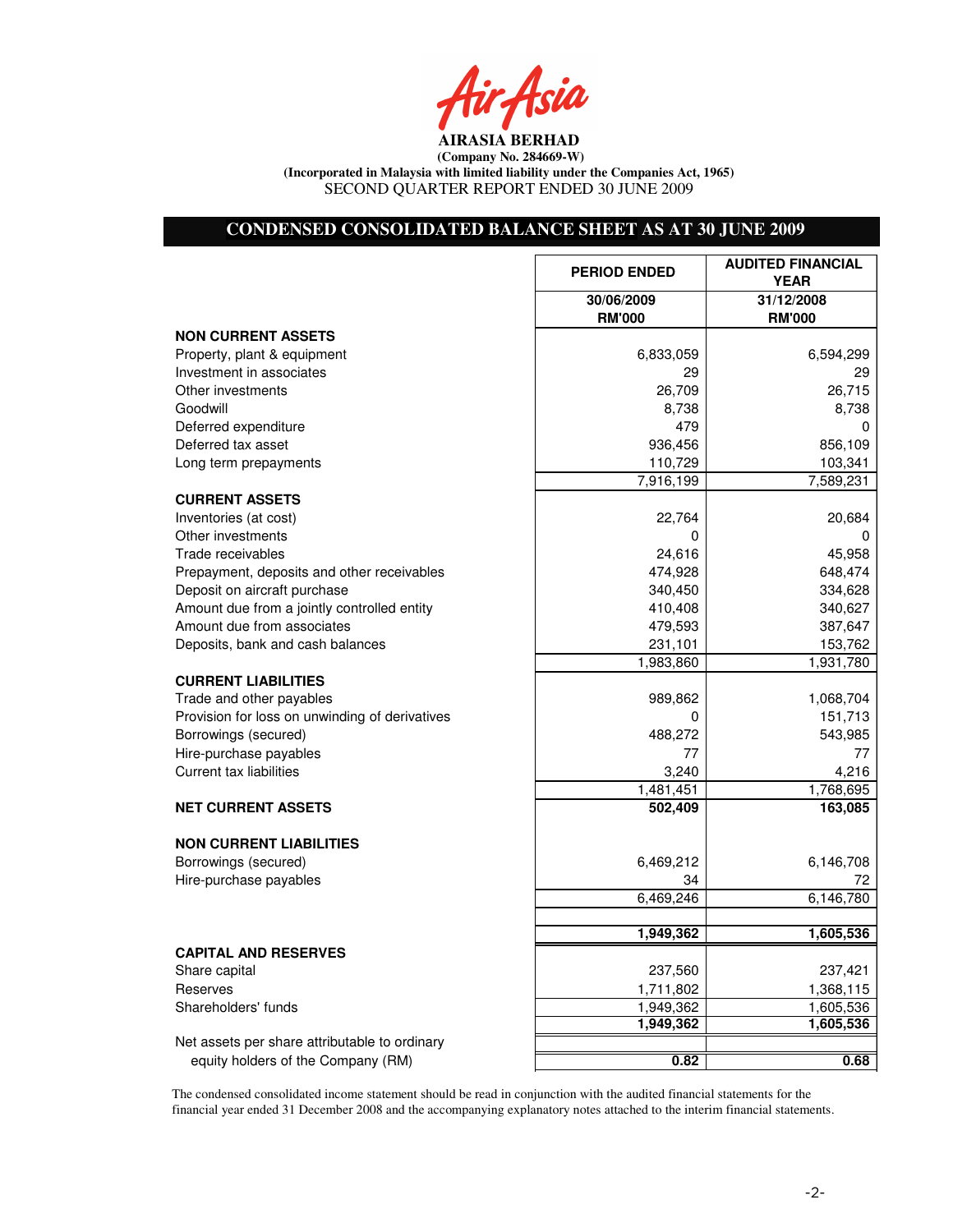Asia

### **UNAUDITED CONDENSED CONSOLIDATED CASH FLOW STATEMENTS**

|                                                      | <b>PERIOD ENDED</b>         | <b>PERIOD ENDED</b>         |
|------------------------------------------------------|-----------------------------|-----------------------------|
|                                                      | 30/06/2009<br><b>RM'000</b> | 30/06/2008<br><b>RM'000</b> |
| <b>CASH FLOWS FROM OPERATING ACTIVITIES</b>          |                             |                             |
| Profit before taxation                               | 262,279                     | 63,272                      |
| Adjustments:                                         |                             |                             |
| - Depreciation                                       | 199,990                     | 148,973                     |
| - Gain on disposal                                   | (37, 687)                   | (3,843)                     |
| Amortisation of long term prepayments                | 4,333                       | 3,707                       |
| Amortisation of other investments                    | 6                           | 6                           |
| Unrealised foreign exchange loss<br>Interest expense | 76,450<br>186,601           | 3,061<br>108,429            |
| Interest income                                      | (1,682)                     | (11, 485)                   |
|                                                      | 690,290                     | 312,120                     |
| <b>Changes in working capital</b>                    |                             |                             |
| Inventories                                          | (2,080)                     | 1,131                       |
| Receivables and prepayments                          | 194,408                     | (70, 929)                   |
| Trade and other payables                             | (230, 555)                  | (11, 504)                   |
| Intercompany balances                                | (161, 727)                  | (51, 377)                   |
| Cash generated from operations                       | 490,336                     | 179,441                     |
| Interest paid                                        | (186, 601)                  | (108, 429)                  |
| Interest received                                    | 1,682                       | 11,485                      |
| Tax paid                                             | (1, 276)                    | (2, 240)                    |
| Net cash from operating activities                   | 304,141                     | 80,257                      |
| <b>CASH FLOWS FROM INVESTING ACTIVITIES</b>          |                             |                             |
| Property, plant and equipment                        |                             |                             |
| - Additions                                          | (566, 475)                  | (1, 335, 583)               |
| - Proceeds from disposal                             | 165,412                     | 13,410                      |
| Deposit on aircraft purchase                         | (5,822)                     | 5,647                       |
| Long term prepayments                                | (11, 721)                   | (29, 340)                   |
| Net cash used in investing activities                | (418, 606)                  | (1,345,866)                 |
| <b>CASH FLOWS FROM FINANCING FACILITIES</b>          |                             |                             |
| Proceeds from allotment of shares                    | 1,500                       | 2,711                       |
| Hire purchase instalments paid                       | (38)                        | (38)                        |
| Proceeds from borrowings                             | 561,333                     | 1,863,063                   |
| Repayment of borrowings                              | (370, 992)                  | (166, 741)                  |
| Net cash from financing activities                   | 191,803                     | 1,698,996                   |
| <b>NET INCREASE/(DECREASE)</b>                       |                             |                             |
| <b>FOR THE FINANCIAL YEAR</b>                        | 77,338                      | 433,387                     |
| <b>CASH AND CASH EQUIVALENTS AT BEGINNING</b>        |                             |                             |
| OF THE FINANCIAL YEAR                                | 153,762                     | 651,360                     |
| CASH AND CASH EQUIVALENTS AT END OF                  |                             |                             |
| <b>FINANCIAL YEAR</b>                                | 231,101                     | 1,084,748                   |

The condensed consolidated income statement should be read in conjunction with the audited financial statements for the financial year ended 31 December 2008 and the accompanying explanatory notes attached to the interim financial statements.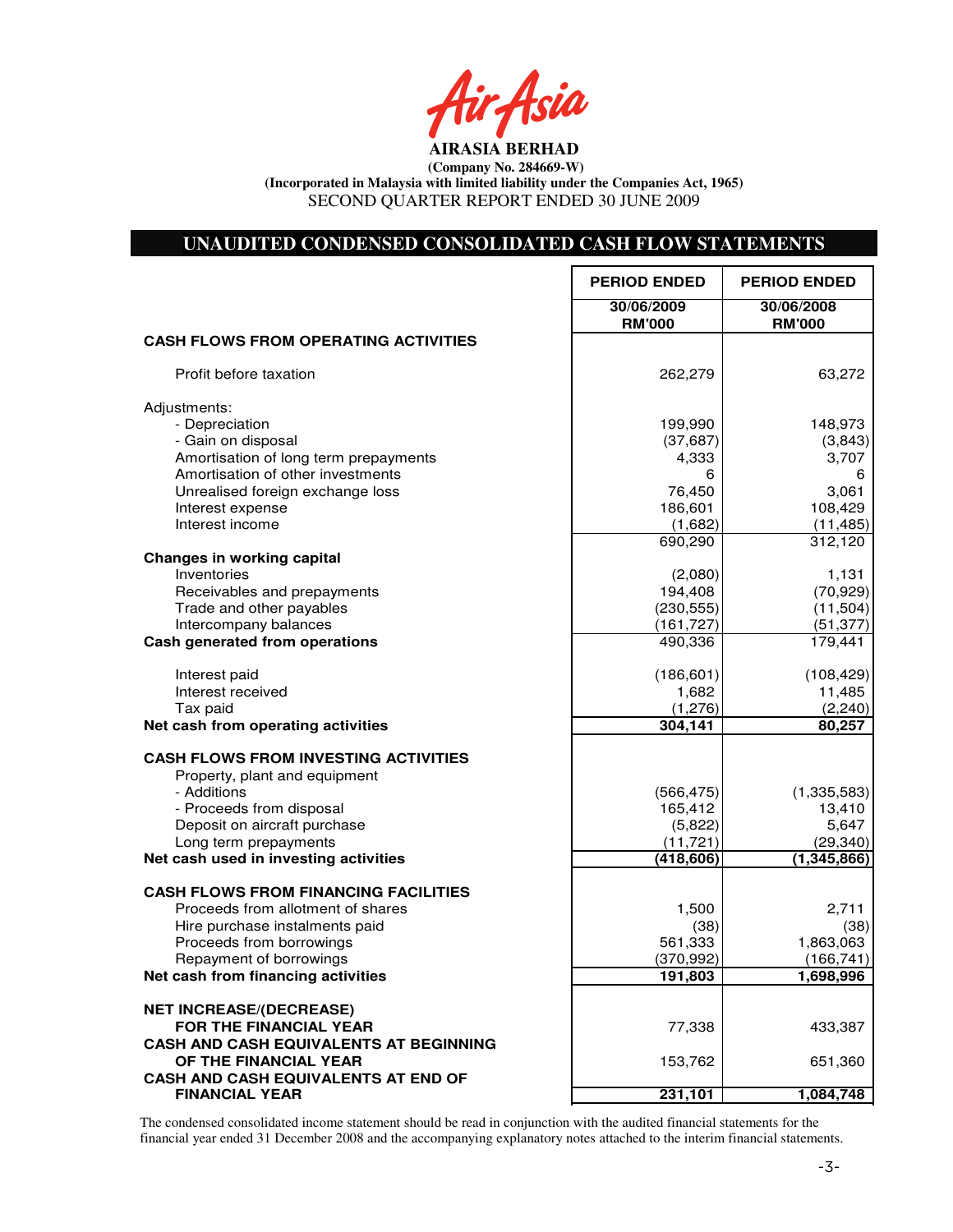sia

| UNAUDITED CONDENSED CONSOLIDATED STATEMENT OF CHANGES IN EQUITY |                              |                |                                                      |                 |                 |               |                          |               |
|-----------------------------------------------------------------|------------------------------|----------------|------------------------------------------------------|-----------------|-----------------|---------------|--------------------------|---------------|
|                                                                 |                              |                | <b>Attributable to Equity Holders of the Company</b> |                 |                 |               |                          |               |
|                                                                 | <b>Issued and fully paid</b> |                |                                                      |                 |                 |               |                          |               |
|                                                                 | ordinary shares              |                |                                                      |                 |                 |               |                          |               |
|                                                                 | of RM0.10 each               |                |                                                      |                 |                 |               |                          |               |
|                                                                 |                              |                |                                                      | Foreign         |                 |               |                          |               |
|                                                                 | <b>Number</b>                | <b>Nominal</b> | <b>Share</b>                                         | <b>Exchange</b> | <b>Retained</b> | <b>Total</b>  | <b>Minority</b>          | <b>TOTAL</b>  |
|                                                                 | of shares                    | Value          | Premium                                              | <b>Reserves</b> | <b>Earnings</b> |               | <b>Interest</b>          | <b>EQUITY</b> |
|                                                                 | '000                         | <b>RM'000</b>  | <b>RM'000</b>                                        | <b>RM'000</b>   | <b>RM'000</b>   | <b>RM'000</b> | <b>RM'000</b>            | <b>RM'000</b> |
|                                                                 |                              |                |                                                      |                 |                 |               |                          |               |
| At 1 January 2009                                               | 2,374,210                    | 237,421        | 735,352                                              | 592             | 632,171         | 1,605,536     |                          | 1,605,536     |
|                                                                 | 2,374,210                    | 237,421        | 735,352                                              | 592             | 632,171         | 1,605,536     |                          | 1,605,536     |
| Net Profit for the period                                       |                              |                |                                                      | ۰               | 342,326         | 342,326       |                          | 342,326       |
| Issuance of ordinary shares                                     |                              |                |                                                      |                 |                 |               |                          |               |
| - Pursuant to the Employees'                                    |                              |                |                                                      |                 |                 |               |                          |               |
| Share Option Scheme ('ESOS')                                    |                              | 139            | 1,361                                                |                 |                 | 1,500         | $\blacksquare$           | 1,500         |
|                                                                 |                              |                |                                                      |                 |                 |               |                          |               |
| At 30 June 2009                                                 | 2,374,210                    | 237,560        | 736,713                                              | 592             | 974,497         | 1,949,362     | $\sim$                   | 1,949,362     |
| At 1 January 2008                                               | 2,371,541                    | 237,154        | 732,737                                              | 592             | 1,128,734       | 2,099,217     | $\sim$                   | 2,099,217     |
|                                                                 | 2,371,541                    | 237,154        | 732,737                                              | 592             | 1,128,734       | 2,099,217     | $\overline{\phantom{a}}$ | 2,099,217     |
| Net Profit for the period                                       |                              |                |                                                      | $\sim$          | (496, 563)      | (496, 563)    |                          | (496, 563)    |
|                                                                 |                              |                |                                                      |                 |                 |               |                          |               |
| Issuance of ordinary shares                                     |                              |                |                                                      |                 |                 |               |                          |               |
| - Pursuant to the Employees'                                    |                              |                |                                                      |                 |                 |               |                          |               |
| Share Option Scheme ('ESOS')                                    | 2,669                        | 267            | 2,615                                                |                 |                 | 2,882         | $\overline{\phantom{a}}$ | 2,882         |
| At 31 December 2008                                             | 2,374,210                    | 237,421        | 735,352                                              | 592             | 632,172         | 1,605,535     | $\equiv$                 | 1,605,536     |

The condensed consolidated income statement should be read in conjunction with the audited financial statements for the financial year ended 31 December 2008 and the accompanying explanatory notes attached to the interim financial statements.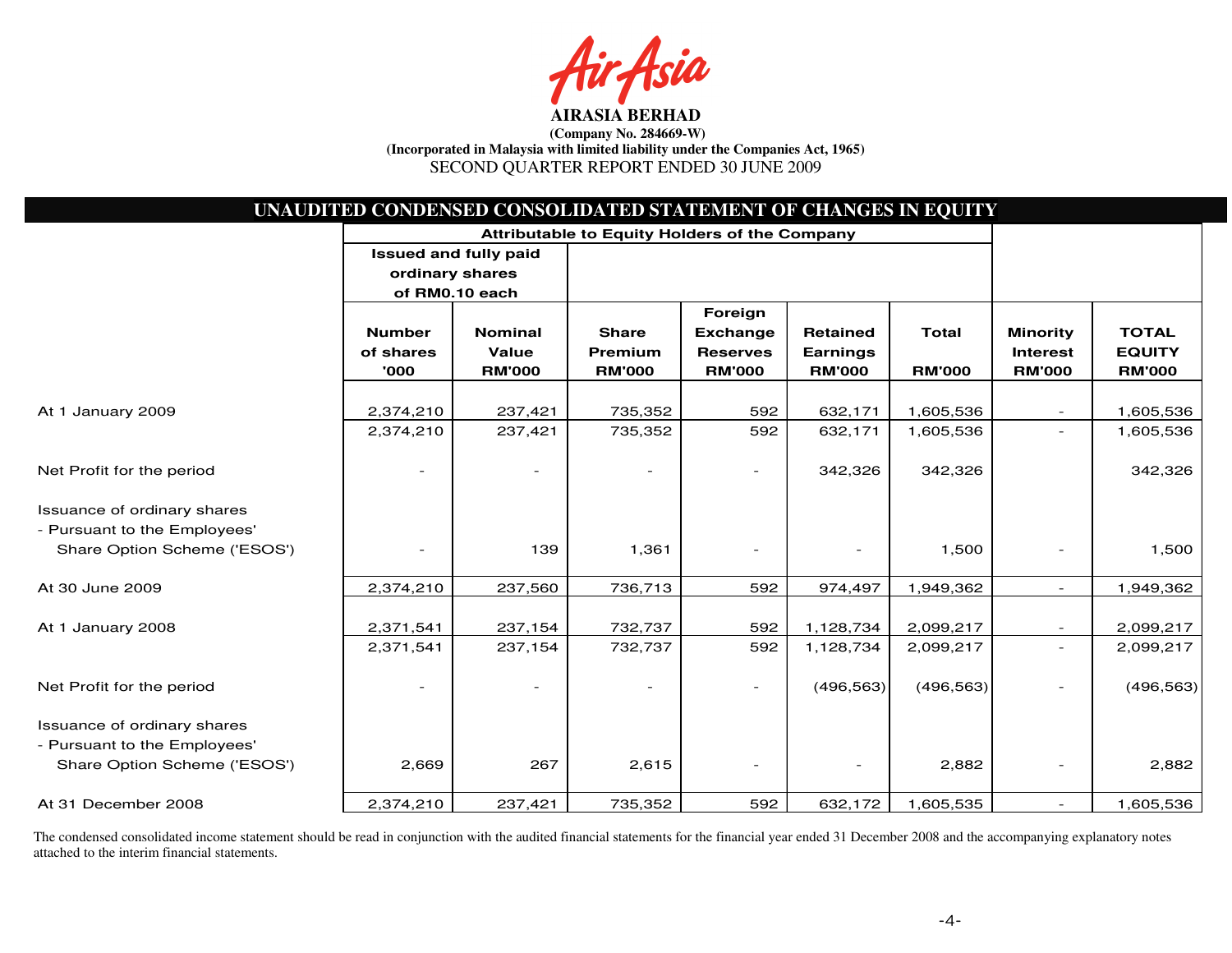ir Asia

# **KEY OPERATING STATISTICS – 30 JUNE 2009**

| <b>PERFORMANCE INDICATORS</b><br><b>MALAYSIAN OPERATIONS</b> | <b>Current Quarter</b><br>$(Apr-Jun 2009)$ | <b>Previous Quarter</b><br>$(Apr-Jun 2008)$ | <b>Change</b><br>$V$ -O- $V$ |
|--------------------------------------------------------------|--------------------------------------------|---------------------------------------------|------------------------------|
|                                                              |                                            |                                             |                              |
| Passengers carried                                           | 3,519,486                                  | 2,835,671                                   | 24.1%                        |
| RPK (million)                                                | 4,056                                      | 3,286                                       | 23.4%                        |
| ASK (million)                                                | 5,520                                      | 4,514                                       | 22.3%                        |
| Average fare (RM)                                            | 160                                        | 198                                         | $-19.2\%$                    |
| Seat load factor $(\%)$                                      | 75%                                        | 75%                                         | unchanged                    |
| Revenue per ASK (sen)                                        | 11.91                                      | 13.48                                       | $-11.6%$                     |
| Cost per ASK (sen)                                           | 7.97                                       | 11.49                                       | $-30.6\%$                    |
| Cost per ASK (sen) non fuel                                  | 4.31                                       | 4.38                                        | $-1.6\%$                     |
| Sectors flown                                                | 26,082                                     | 21,208                                      | 23.0%                        |
| Average number of operating aircraft                         | 42.83                                      | 36.60                                       | $17.0\%$                     |

| <b>PERFORMANCE INDICATORS</b><br><b>MALAYSIAN OPERATIONS</b> | <b>Current Quarter</b><br>$(Apr-Jun 2009)$ | <b>Preceding Quarter</b><br>$(Jan-Mar 2009)$ | <b>Change</b><br>$q$ -o-q |
|--------------------------------------------------------------|--------------------------------------------|----------------------------------------------|---------------------------|
|                                                              |                                            |                                              |                           |
| Passengers carried                                           | 3,519,486                                  | 3,147,609                                    | 11.8%                     |
| RPK (million)                                                | 4,056                                      | 3,487                                        | $16.3\%$                  |
| ASK (million)                                                | 5,520                                      | 5,207                                        | $6.0\%$                   |
| Average fare (RM)                                            | 160                                        | 198                                          | $-19.3%$                  |
| Seat load factor $(\%)$                                      | 75%                                        | 70%                                          | 5 ppt                     |
| Revenue per ASK (sen)                                        | 11.91                                      | 13.72                                        | $-13.2\%$                 |
| Cost per ASK (sen)                                           | 7.97                                       | 8.64                                         | $-7.7\%$                  |
| Cost per ASK (sen) non fuel                                  | 4.31                                       | 4.88                                         | $-11.6%$                  |
| Sectors flown                                                | 26,082                                     | 25,084                                       | $4.0\%$                   |
| Average number of operating aircraft                         | 42.83                                      | 41.00                                        | $4.5\%$                   |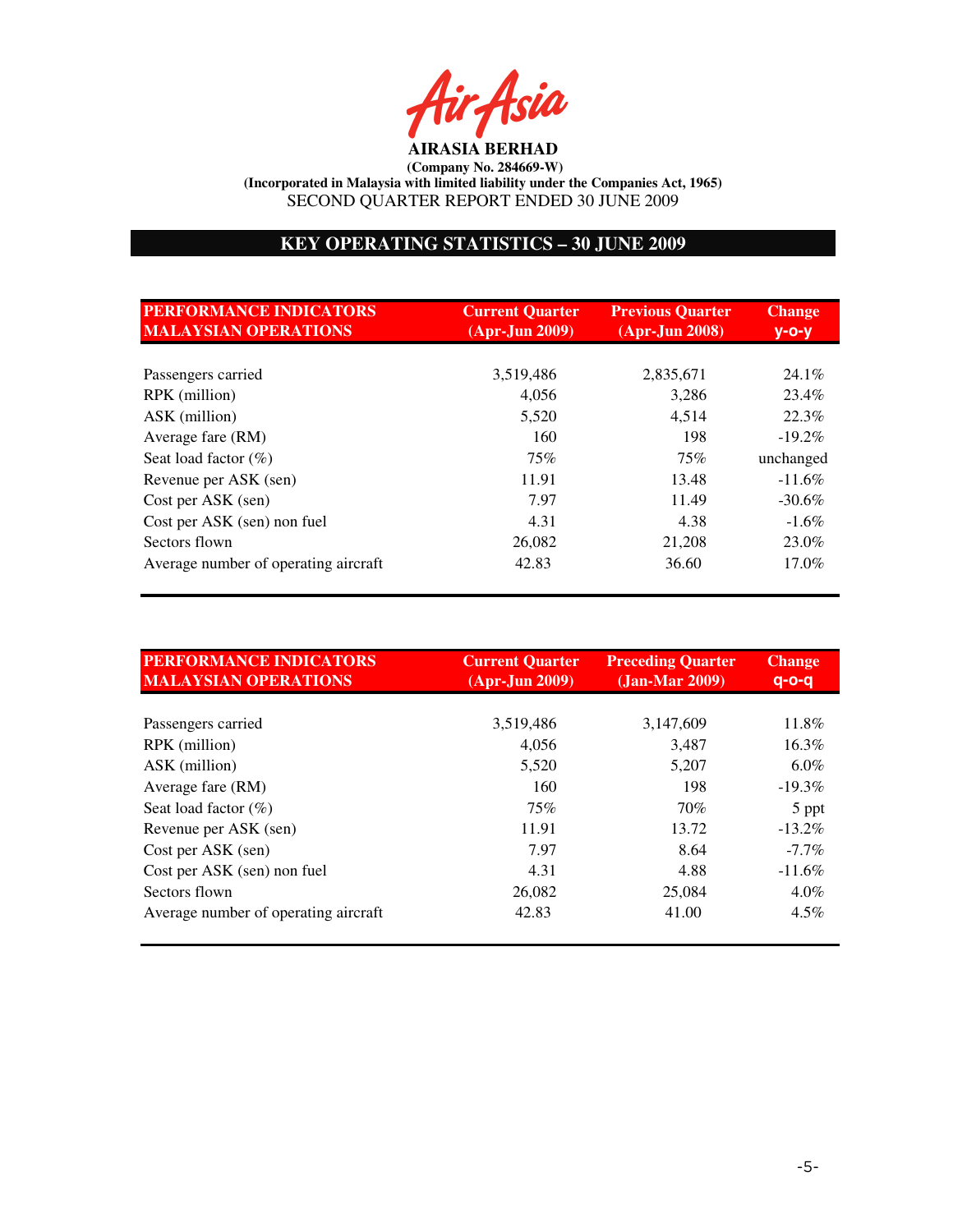

# **NOTES TO THE UNAUDITED ACCOUNTS – 30 JUNE 2009**

# **1. Basis of preparation**

The interim financial report is unaudited and has been prepared in accordance with Financial Reporting Standard ("FRS") 134: "Interim Financial Reporting" and paragraph 9.22 and Appendix 9B of the Bursa Malaysia Securities Berhad ("Bursa Malaysia") Listing Requirements.

The interim financial statements should be read in conjunction with the audited financial statements of the Group for the financial year ended 31 December 2008. The accounting policies and methods of computation adopted for the interim financial statements are consistent with those adopted for the audited financial statements for the financial year ended 31 December 2008.

# **2. Summary of significant accounting policies**

There was no change to accounting policies in the period.

### **3. Auditors' report on preceding annual financial statements**

The auditors have expressed an unqualified opinion on the Group's statutory financial statements for the financial year ended 31 December 2008 in their report dated 30 April 2009.

### **4. Seasonality of operations**

AirAsia is basically involved in the provision of air transportation services and thus, is subject to the seasonal demand for air travel. The seat load factor remained flat on a year on year basis and increased by five percentage points compared to immediate preceding quarter. This seasonal pattern is in line with the expectation of the Group.

### **5. Unusual items due to their nature, size or incidence**

There were no unusual items affecting assets, liabilities, equity, net income or cash flows during the current quarter and financial period-to-date.

### **6. Changes in estimates**

There were no changes in estimates that have had material effect in the current quarter and financial period-to-date results.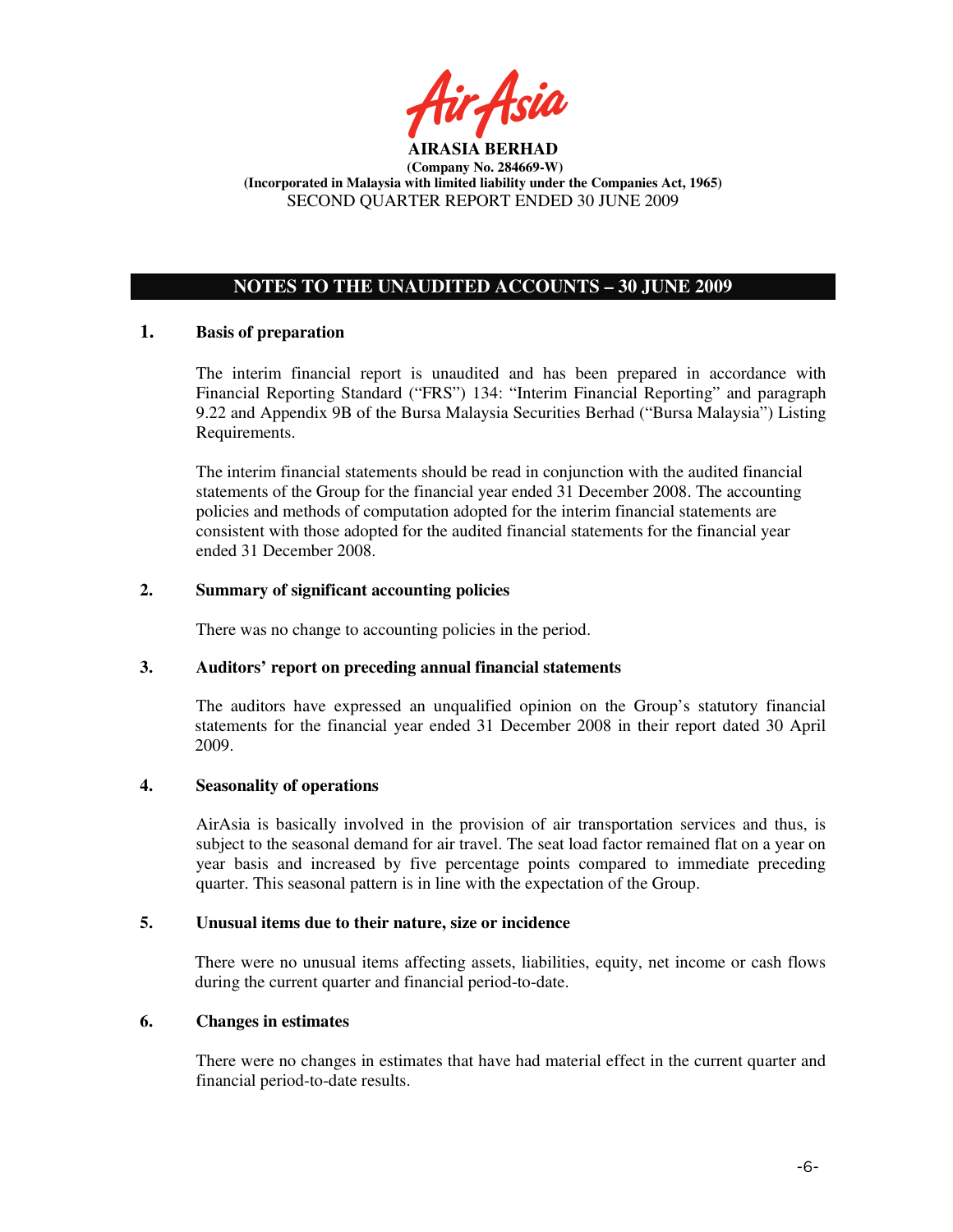ir Asia

# **NOTES TO THE UNAUDITED ACCOUNTS – 30 JUNE 2009**

### **7. Capital and reserves**

During quarter ended 30 June 2009, the total issued and paid-up share capital of the Company increased from 2,374,209,580 to 2,375,598,580 ordinary shares by the issuance of 1,389,000 ordinary shares of RM0.10 each pursuant to the exercise of ESOS at the option price of RM1.08. Other than the above, there was no issuance, cancellation, repurchases, resale and repayment of debt and equity securities for the period ended 30 June 2009.

### **8. Dividend paid**

There were no dividends paid in the quarter ended 30 June 2009.

### **9. Segment reporting**

Segmental information is not presented as there are no significant business segments other than the provision of air transportation services.

# **10. Property, plant and equipment**

### *(a) acquisition and disposals*

During the second quarter ended 30 June 2009, the Group acquired plant and equipment with a cost of RM145.6 million (second quarter ended 30 June 2008: RM606.7 million).

There was disposal of RM4.0 million (second quarter ended 30 June 2008: nil) of property, plant and equipment for the quarter ended 30 June 2009.

### *(b) valuation*

 There was no revaluation of property, plant and equipment for the quarter ended 30 June 2009.

### **11. Post balance sheet events**

There were no material events after the period end that has not been reflected in the financial statements for the financial period ended 30 June 2009.

### **12. Changes in composition of the Group**

There were no changes in the composition of the Group, including business combinations, acquisition or disposal of subsidiaries and long term investments, restructuring and discontinuing operations during the quarter.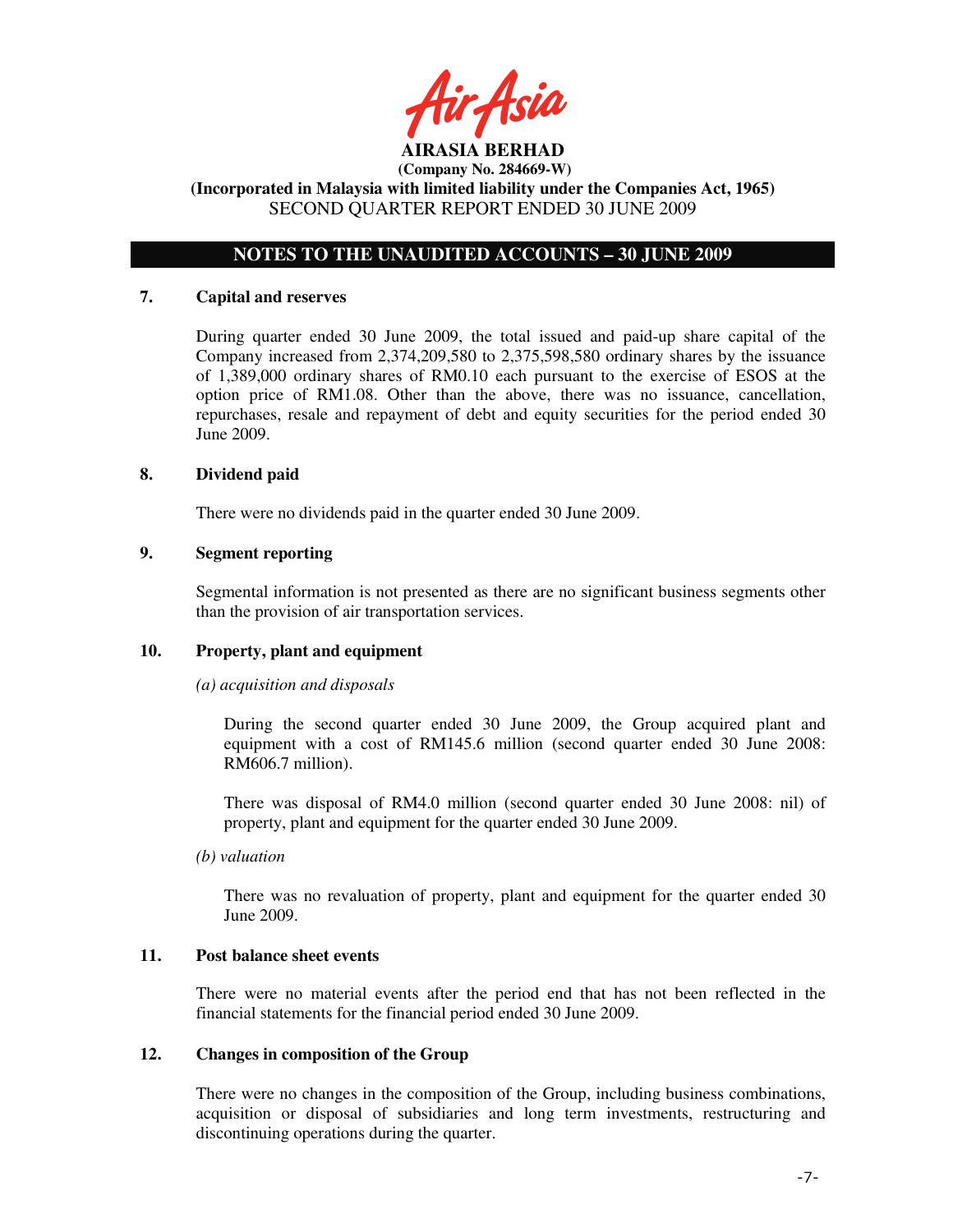# **NOTES TO THE UNAUDITED ACCOUNTS – 30 JUNE 2009**

### **13. Contingent assets**

As at the date of this report, the Group does not have any contingent assets.

### **14. Changes in contingent liabilities since the last annual balance sheet date**

There were no material changes in contingent liabilities since the latest audited financial statements of the Group for the financial year ended 31 December 2008.

### **15. Capital commitments outstanding not provided for in the interim financial report**

Capital commitments for property, plant and equipment:

|                                   | Group and Company |            |
|-----------------------------------|-------------------|------------|
|                                   | 30.06.09          | 30.06.08   |
|                                   | <b>RM'000</b>     | RM'000     |
| Contracted for                    | 17,431,403        | 17,921,450 |
| Authorised but not contracted for | 8,710,108         | 7,926,867  |
|                                   | 26, 141, 511      | 25,848,317 |
|                                   |                   |            |

### **16. Material related party transactions**

Details of the relationship and transactions between AirAsia and its related parties are as described below. The related party transactions described were carried out on the terms and conditions obtainable in transactions with unrelated parties unless otherwise stated.

| Name of company      | Relationship                               |
|----------------------|--------------------------------------------|
| Thai AirAsia         | A jointly controlled entity of the Company |
| PT Indonesia AirAsia | An associate of the Company                |
| AirAsia X Sdn. Bhd.  | An investment with common shareholders and |
|                      | directors of the Company                   |

These following items have been included in the Income Statement.

|                          |                                  |               | Group         |
|--------------------------|----------------------------------|---------------|---------------|
|                          |                                  | Quarter ended | Quarter ended |
|                          |                                  | 30 June 2009  | 30 June 2008  |
|                          |                                  | <b>RM'000</b> | RM'000        |
|                          | Thai AirAsia                     |               |               |
| $\overline{\phantom{0}}$ | Lease rental income on aircraft  | 41,920        | 28,327        |
| $\overline{\phantom{a}}$ | Maintenance and overhaul charges | 6,584         | 6,620         |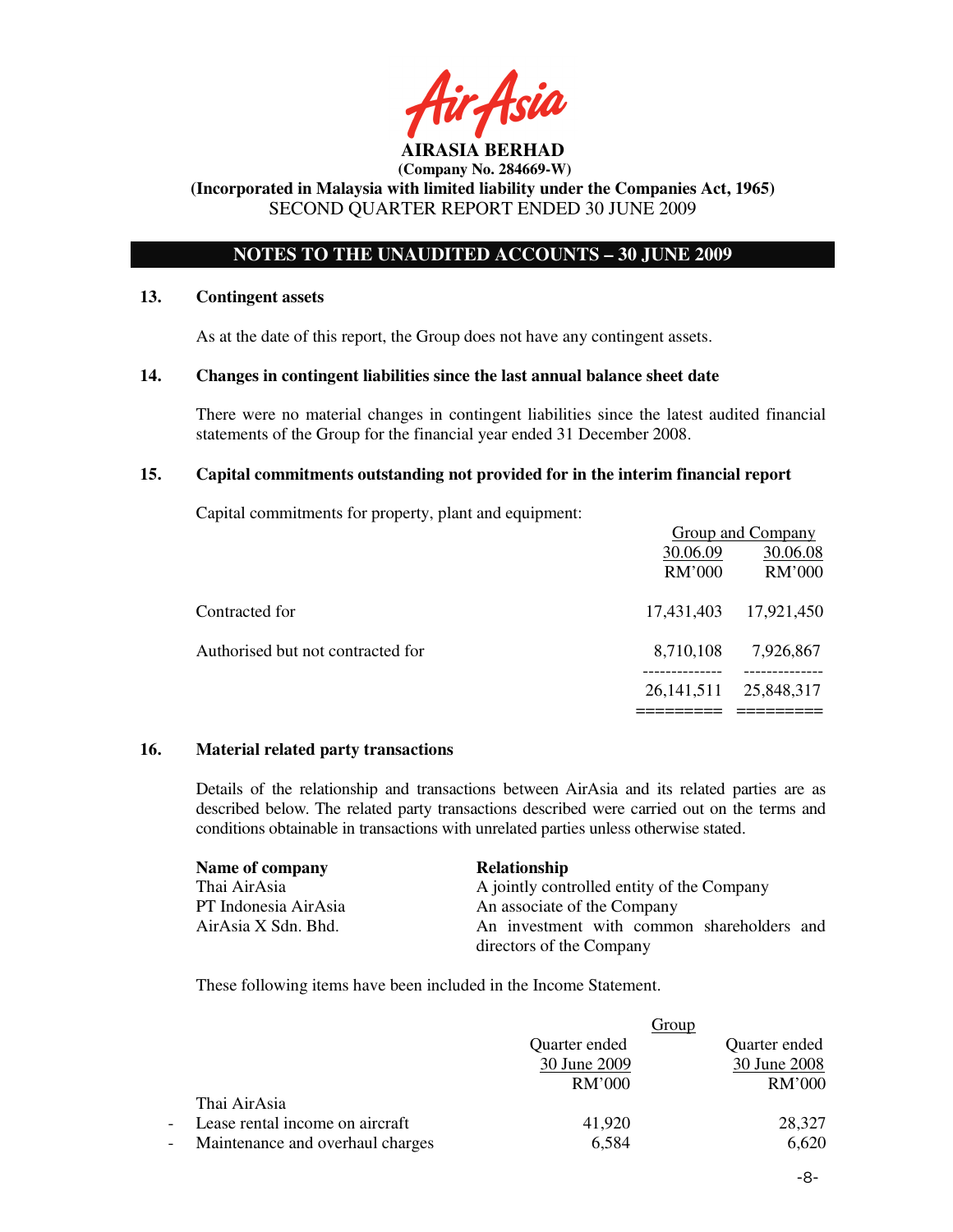ir Asid **AIRASIA BERHAD** 

 **(Company No. 284669-W)** 

**(Incorporated in Malaysia with limited liability under the Companies Act, 1965)**  SECOND QUARTER REPORT ENDED 30 JUNE 2009

# **NOTES TO THE UNAUDITED ACCOUNTS – 30 JUNE 2009**

| PT Indonesia AirAsia                    |        |        |
|-----------------------------------------|--------|--------|
| - Lease rental income on aircraft       | 39.513 | 11,052 |
| - Maintenance and overhaul charges      | 7.408  | 5.941  |
| - Services charged to AirAsia X Sdn Bhd | 7.766  | 2,629  |

# **17. Review of performance**

# **Quarter Ended: 30 June RM'000 unless otherwise stated Apr-Jun 2009 Apr-Jun 2008** ∆ **(%)**  Revenue  $657,445$  608,352 8% EBITDAR  $271,331$   $149,152$  82% Core Operating Profit 128,426 29,984 328% Profit after Tax 139,176 9,417 1378% EBITDAR Margin 16.8 ppt Core Operating Profit Margin 19.5% 14.9% 14.6 ppt Profit after Tax Margin 21.2% 1.5% 19.6 ppt Passengers Carried 2,835,671 24% Average Fare  $(RM)$  160 198 -19% Load Factor 19.8% 74.8% 75.2% -0.4 ppt

### **(A) Performance of current quarter against the same quarter last year**

The Group recorded revenue of RM657 million for the quarter ended 30 June 2009 ("2Q09"), 8% higher than the revenue of RM608 million recorded in the quarter ended 30 June 2008 ("2Q08"). The positive growth in revenue was attributed to higher passenger volume, higher contribution from ancillary income and includes write-back on certain previously made over provisions. Passenger volume grew by 24% in 2Q09 as compared to 2Q08. Average fare was lower by 19% at RM160 as compared to RM198 achieved in 2Q08. Load factor was constant at 75% as compared to the same period last year.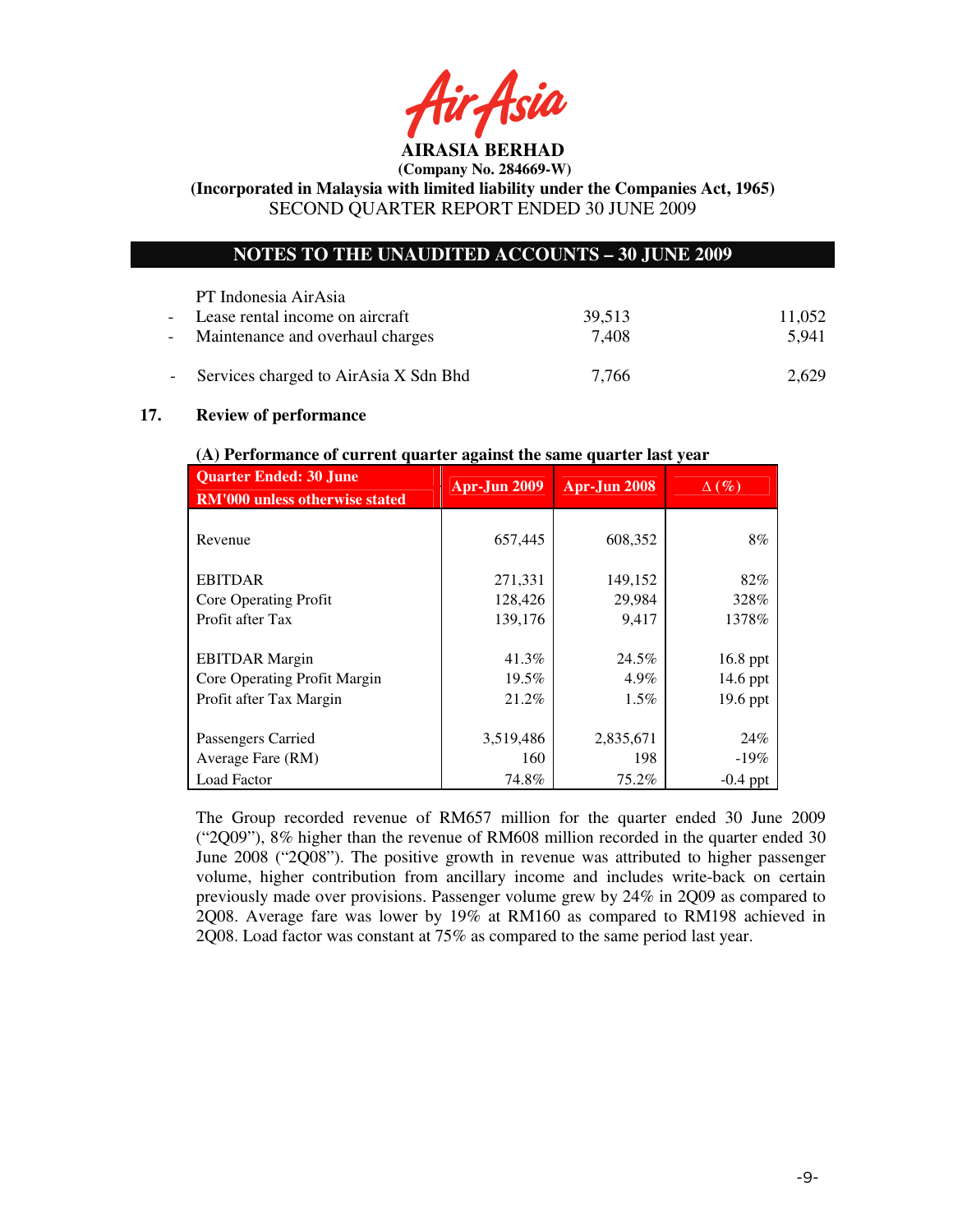**AIRASIA BERHAD** 

 **(Company No. 284669-W)** 

**(Incorporated in Malaysia with limited liability under the Companies Act, 1965)**  SECOND QUARTER REPORT ENDED 30 JUNE 2009

# **NOTES TO THE UNAUDITED ACCOUNTS – 30 JUNE 2009**

|                                                                                  | -                       |                           |                                    |
|----------------------------------------------------------------------------------|-------------------------|---------------------------|------------------------------------|
| <b>First Half Ended: 30 June</b><br>RM'000 unless otherwise stated               | 1H-2009                 | 1H-2008                   | $\Delta(\%)$                       |
| Revenue                                                                          | 1,371,622               | 1,143,673                 | 20%                                |
| <b>EBITDAR</b>                                                                   | 586,171                 | 278,345                   | 111%                               |
| Core Operating Profit                                                            | 288,151                 | 53,992                    | 434%                               |
| Profit after Tax                                                                 | 342,326                 | 170,693                   | 101%                               |
| <b>EBITDAR</b> Margin<br>Core Operating Profit Margin<br>Profit after Tax Margin | 42.7%<br>21.0%<br>25.0% | 24.3%<br>$4.7\%$<br>14.9% | 18.4 ppt<br>16.3 ppt<br>$10.0$ ppt |
| Passengers Carried                                                               | 6,667,095               | 5,447,227                 | 22%                                |
| Average Fare (RM)                                                                | 178                     | 193                       | $-8\%$                             |
| <b>Load Factor</b>                                                               | 72.3%                   | 73.7%                     | $-1.4$ ppt                         |

#### **(B) Performance of current year to date against the period last year**

The Group recorded revenue of RM1,372 million for the first half ended 30 June 2009 ("1H09"), 20% higher than the revenue of RM1,144 million recorded in the first half ended 30 June 2008 ("1H08"). The positive growth in revenue was attributed to higher passenger volume achieved and higher contribution from ancillary income. Passenger volume grew by 22% in 1H09 as compared to 1H08. Average fare was lower by 8% at RM178 as compared to RM193 achieved in 1H08. Load factor was slightly lower by 1.4 percentage points as compared to the same period last year.

# **Quarter Ended: 30 June RM'000 Apr-Jun 2009 Apr-Jun 2008** ∆ **(%)**  Profit before taxation  $138,162$  (46,901)  $-395\%$ **Adjustments:** Unwinding of derivatives (gain)  $\ell$  loss 6,238 0 n/a Forex (gain) / loss (11,678) 76,885 -115% Disposal of assets (gain) / loss  $(4,296)$  0 n/a **Core Operating Profit** 128,426 29,984 328%

### **(C) Core operating profit for the quarter**

The Group's core operating profit was RM128 million, a 328% increase against RM30 million achieved in 2Q08. The core operating profit margins for the period was 19.5%, substantially better than the 4.9% margins achieved in the same period last year. The Malaysian Ringgit has strengthened against the US Dollar and this has resulted in a translation gain of RM12 million during the quarter. The non-recurring item relates to the cost of unwinding derivative structures and disposal of assets during the quarter under review.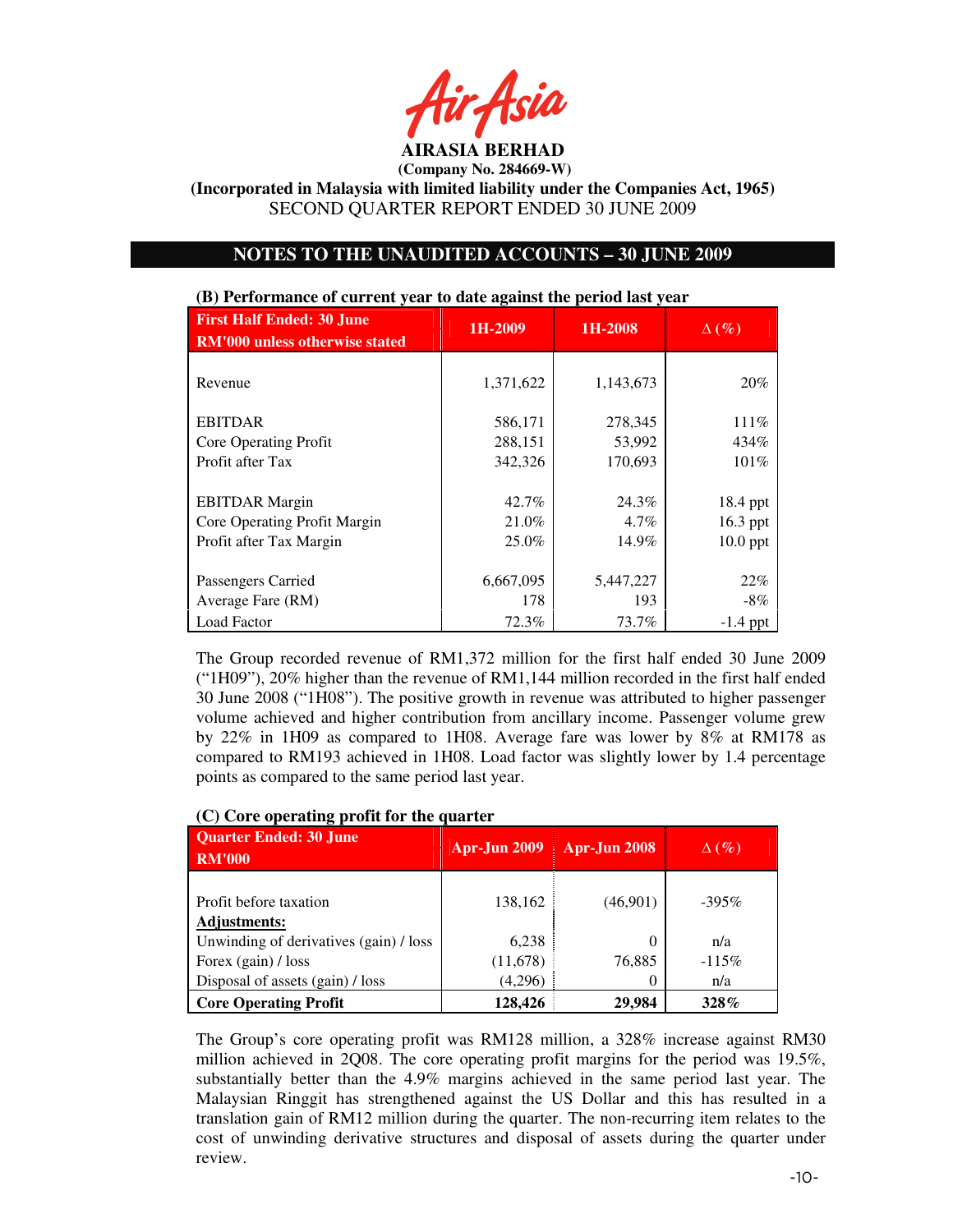

 **(Company No. 284669-W) (Incorporated in Malaysia with limited liability under the Companies Act, 1965)** 

SECOND QUARTER REPORT ENDED 30 JUNE 2009

# **NOTES TO THE UNAUDITED ACCOUNTS – 30 JUNE 2009**

Thai AirAsia has performed well despite the weakened consumer sentiment caused by the political situation. The second quarter is a seasonally weak quarter for Thailand and it managed to contain losses to THB81 million (RM8.2 million). Thai operations carried 1.1 million passengers in the period; this is a 10% growth as compared to the same period last year. The average fare achieved in the period was THB1,614 and this is 15% lower than last year. Load factor for the period was at 69%, this is two percentage points lower than the same period last year.

Indonesia AirAsia has achieved significant passenger growth of 47% as compared to the same period last year with constant load factor of 75%. However, average fare was lower due to the significant capacity addition of 56% in the period and the Indonesian operations reported a loss of IDR65 billion (RM21.8 million) in the quarter under review. The operation has made commendable progress to lower its unit cost contributed by the addition of new Airbus A320 aircraft in its fleet. Indonesian operations carried 863,440 passengers in the period; this is a 47% growth compared against the same period last year. The average fare achieved in the period was IDR456,243 and this is 11% lower than last year. Load factor for the period was at 75%, this is constant to the level achieved last year.

# **18. Jointly Controlled Entity and Associate Company**

FRS 128 states that interest in an associate is defined as "the carrying amount of the investment in the associate under the equity method together with any long-term interests that, in substance, form part of the investor's net investment in the associate". On this basis, the share of losses of the investment in associate was equity accounted for by the Group and limited to the Group's investment in the ordinary share capital of the associate.

|                   | Unrecognised share of operating<br>profit / (loss) for the Quarter ended | Unrecognised share of operating<br>profit / (loss) as of 30 June 2009 |
|-------------------|--------------------------------------------------------------------------|-----------------------------------------------------------------------|
|                   | 30 June 2009                                                             |                                                                       |
|                   | RM'Million                                                               | RM'Million                                                            |
| Thai AirAsia      | (4.0)                                                                    | (169.0)                                                               |
| Indonesia AirAsia | (10.7)                                                                   | (202.2)                                                               |

# **19. Variation of results against preceding quarter**

The Group achieved a profit after taxation of RM139 million for the quarter under review. This is a material positive variation against the RM203 million profit after taxation achieved to that of the immediately preceding quarter ended 31 March 2009.

# **20. Commentary on prospects**

The Group's strategy to continuously conduct aggressive promotions, remove administrative fees from ticket prices and enhance customer service has been successful to drive strong traffic growth. The Group continues to expand market share as more and more people switch from full service carriers and fly with AirAsia.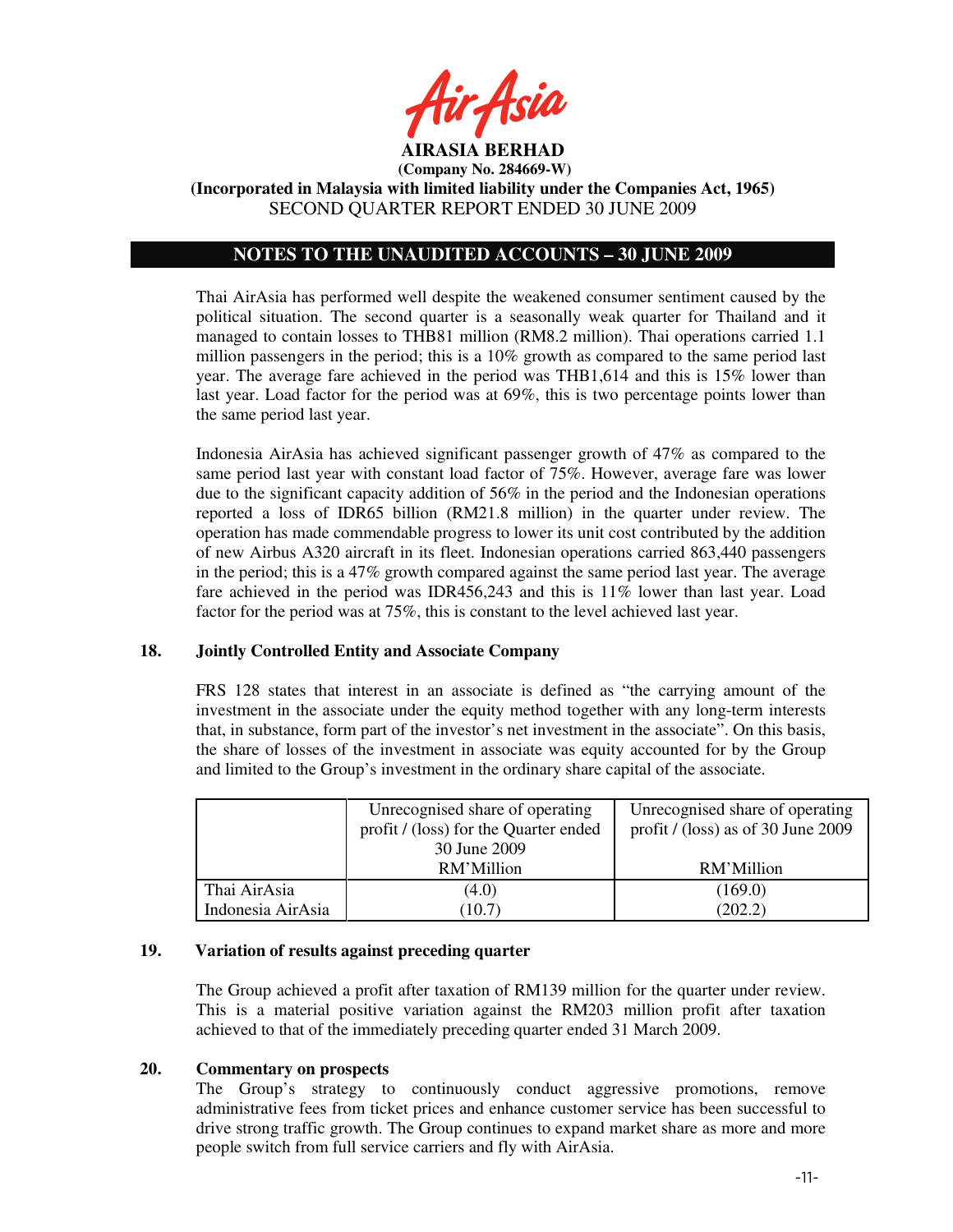

# **NOTES TO THE UNAUDITED ACCOUNTS – 30 JUNE 2009**

Based on current forward booking trend, the passenger underlying passenger demand for the third quarter remains positive. The Group is purchasing fuel on the spot market. All other cost items are expected to remain low due to efficiency initiatives implemented and benefits of economies of scale. However, the Malaysian Ringgit has been weakening against the USD since 30 June 2009 and should this trend continue, it may have a negative impact on the Company.

Barring any unforeseen circumstances, the Directors remain optimistic with the prospects of the Group in the third quarter 2009. However, the Directors are cognizant of the demand seasonality of the business and caution that the third quarter is the seasonally weakest quarter due to the Ramadan fasting month.

Thailand's outlook for the third quarter is positive, the number of passenger growth is satisfactory and the operation has continued to gain market share. In addition, the Thai operation is enjoying the cost benefits of the increased number of Airbus A320 aircraft in its fleet.

Indonesia's outlook for the third quarter is positive with strong passenger growth. The Bali to Perth route – launched in July, is enjoying strong support and the frequency has been increased from once daily to twice daily.

# **21. Profit forecast**

The disclosure requirements for explanatory notes for the variance of actual profit after tax and minority interest and forecast profit after tax and minority interest are not applicable for the current quarter and financial year-to-date.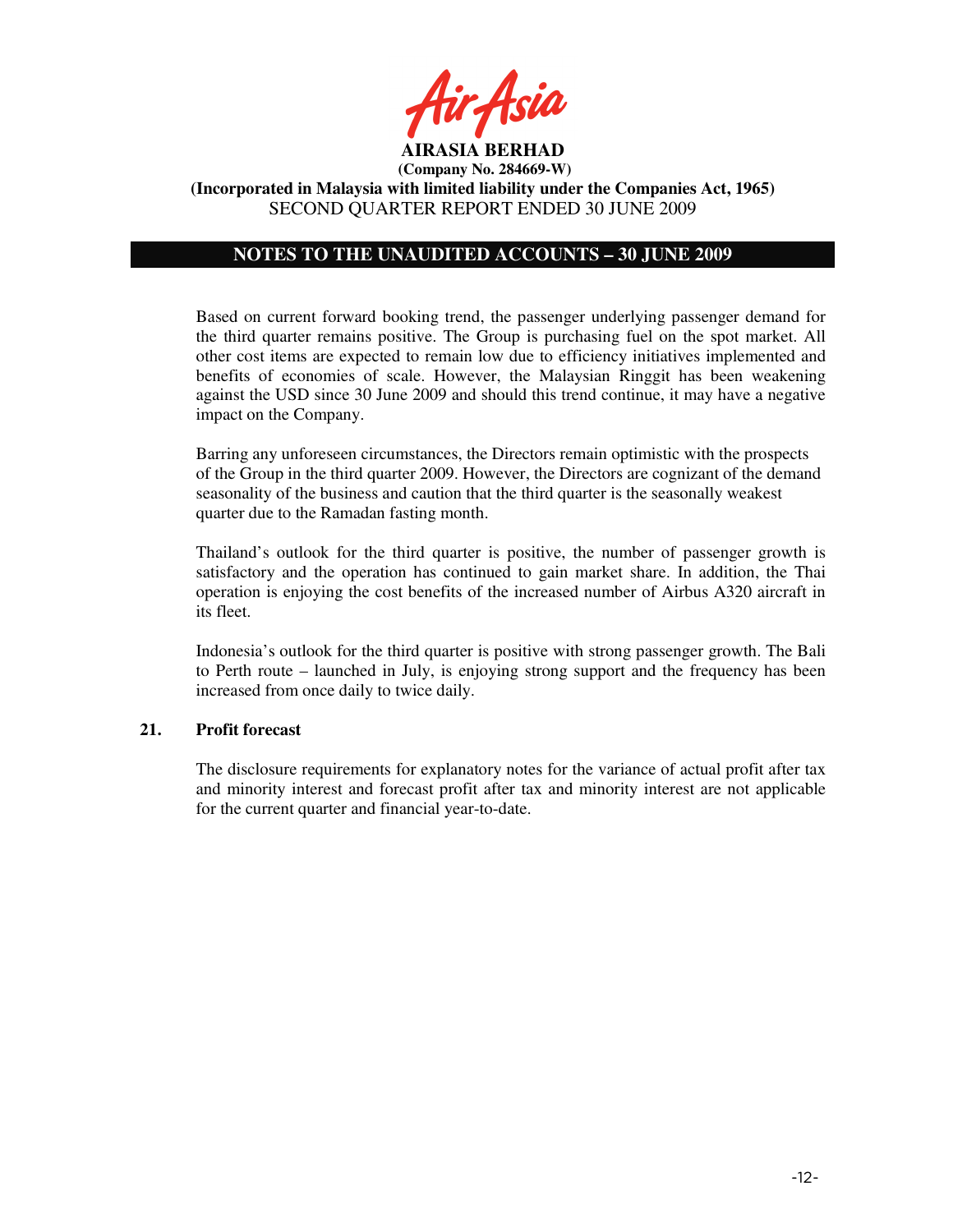**AIRASIA BERHAD** 

 **(Company No. 284669-W)** 

**(Incorporated in Malaysia with limited liability under the Companies Act, 1965)**  SECOND QUARTER REPORT ENDED 30 JUNE 2009

# **NOTES TO THE UNAUDITED ACCOUNTS – 30 JUNE 2009**

### **22. Finance (Cost)/Income**

|                                   | <b>Group and Company</b> |                |               |               |
|-----------------------------------|--------------------------|----------------|---------------|---------------|
| All figures in RM'000             | <b>Quarter</b>           | <b>Quarter</b> | <b>Period</b> | <b>Period</b> |
|                                   | <b>Ended</b>             | <b>Ended</b>   | <b>Ended</b>  | <b>Ended</b>  |
|                                   | 30/06/09                 | 30/06/08       | 30/06/09      | 30/06/08      |
| <b>Finance Costs</b>              |                          |                |               |               |
| Interest costs                    |                          |                |               |               |
| - Bank borrowings                 | (88, 477)                | (59, 104)      | (186, 594)    | (107, 180)    |
| - Hire-purchase payables          | (3)                      | (3)            | (6)           | (6)           |
| Bank facilities and other charges | (709)                    | (1,276)        | (1,470)       | (1,752)       |
|                                   | (89, 189)                | (137,268)      | (266,766)     | (109, 938)    |
|                                   |                          |                |               |               |
| <b>Finance Income</b>             |                          |                |               |               |
| Interest on deposits              | 893                      | 6,495          | 1,682         | 11,485        |
|                                   | 12,571                   | 6,495          | 1,682         | 20,766        |
| Net Forex Exchange gain / (loss)  | 11,678                   | (76, 885)      | (78,696)      | 9,281         |
| <b>Net Finance Cost</b>           | (76, 618)                | (130,773)      | (265, 084)    | (89, 172)     |

### **23. Exceptional item**

The exceptional amount of RM6 million in the quarter relates to the cost of the unwinding of fuel derivative contracts.

# **24. Income tax expense**

|              |                      | <b>INDIVIDUAL QUARTER</b> | <b>CUMULATIVE YEAR</b> |                     |  |
|--------------|----------------------|---------------------------|------------------------|---------------------|--|
|              | <b>Quarter Ended</b> | <b>Quarter Ended</b>      | <b>Period Ended</b>    | <b>Period Ended</b> |  |
|              | 30/06/09             | 30/06/08                  | 30/06/09               | 30/06/08            |  |
|              | <b>RM'000</b>        | <b>RM'000</b>             | <b>RM'000</b>          | <b>RM'000</b>       |  |
| Group        |                      |                           |                        |                     |  |
| Current tax  | 120                  | 865                       | 300                    | 1,308               |  |
| Deferred tax | (1, 135)             | (57, 183)                 | (80, 347)              | (108, 729)          |  |
|              | (1,015)              | (51, 103)                 | (80, 047)              | (107, 421)          |  |

The current taxation charge is in respect of interest income, which is assessed separately.

### **25. Unquoted investments and properties**

There was no sale of unquoted investments or properties for the quarter under review and financial period to date.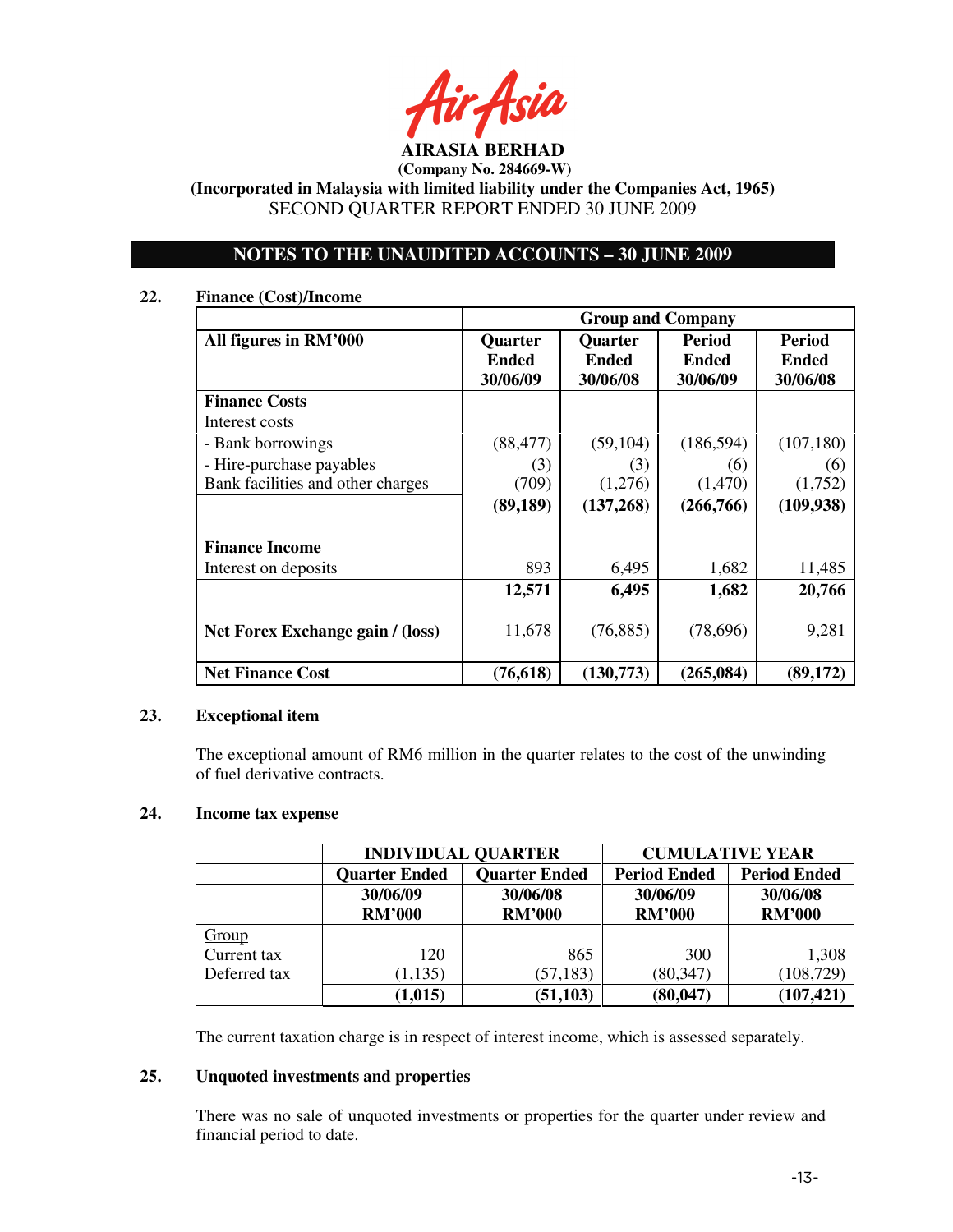# **NOTES TO THE UNAUDITED ACCOUNTS – 30 JUNE 2009**

### **26. Quoted investments**

There was no purchase or disposal of quoted securities for the quarter under review and financial period to date.

### **27. Status of corporate proposals announced**

*(i) Letter of Intent Between Vietnam Shipbuilding Industry Group ("Vinashin") and AirAsia* 

The Company has announced on  $10<sup>th</sup>$  August 2009 that the Letter of Intent between Vinashin and the Company has been terminated. Through the effluxion of time, the letter of Intent no longer has a binding effect on both the parties.

*(ii) Proposed Private Placement of new Ordinary Shares of RM0.10 each in AirAsia ("Placement Share"), representing up to 20% of the Issued and Paid-up Share Capital of AirAsia ("Proposed Private Placement")* 

The Company has announced on  $3<sup>rd</sup>$  August 2009 on its intention to issue new shares in order to raise capital by the way of book-building. The issue price of the placement of shares will be fixed at a date determined later after the relevant approvals from Bursa Malaysia Securities Berhad and shareholders approvals have been obtained. The Company will provide updates and make the necessary announcements in due course.

|                    | At 30 June 2009<br><b>RM'000</b> | At 31 December 2008<br><b>RM'000</b> |
|--------------------|----------------------------------|--------------------------------------|
| <b>Current</b>     |                                  |                                      |
| Secured            | 488,272                          | 543,985                              |
|                    |                                  |                                      |
| <b>Non-current</b> |                                  |                                      |
| Secured            | 6,469,212                        | 6,146,708                            |
|                    |                                  |                                      |
| <b>Total Debt</b>  | 6,957,484                        | 6,690,693                            |

# **28. Borrowings and debt securities**

The borrowings are mainly in the form of term loans which are for the purchase of new aircraft A320-200.

The maturity period of non-current borrowing is 14 years and below. The entire borrowings are denominated in US Dollar and Euro. The Company has substantially hedged its foreign exchange exposure through foreign exchange contracts as explained in Note 29 (i).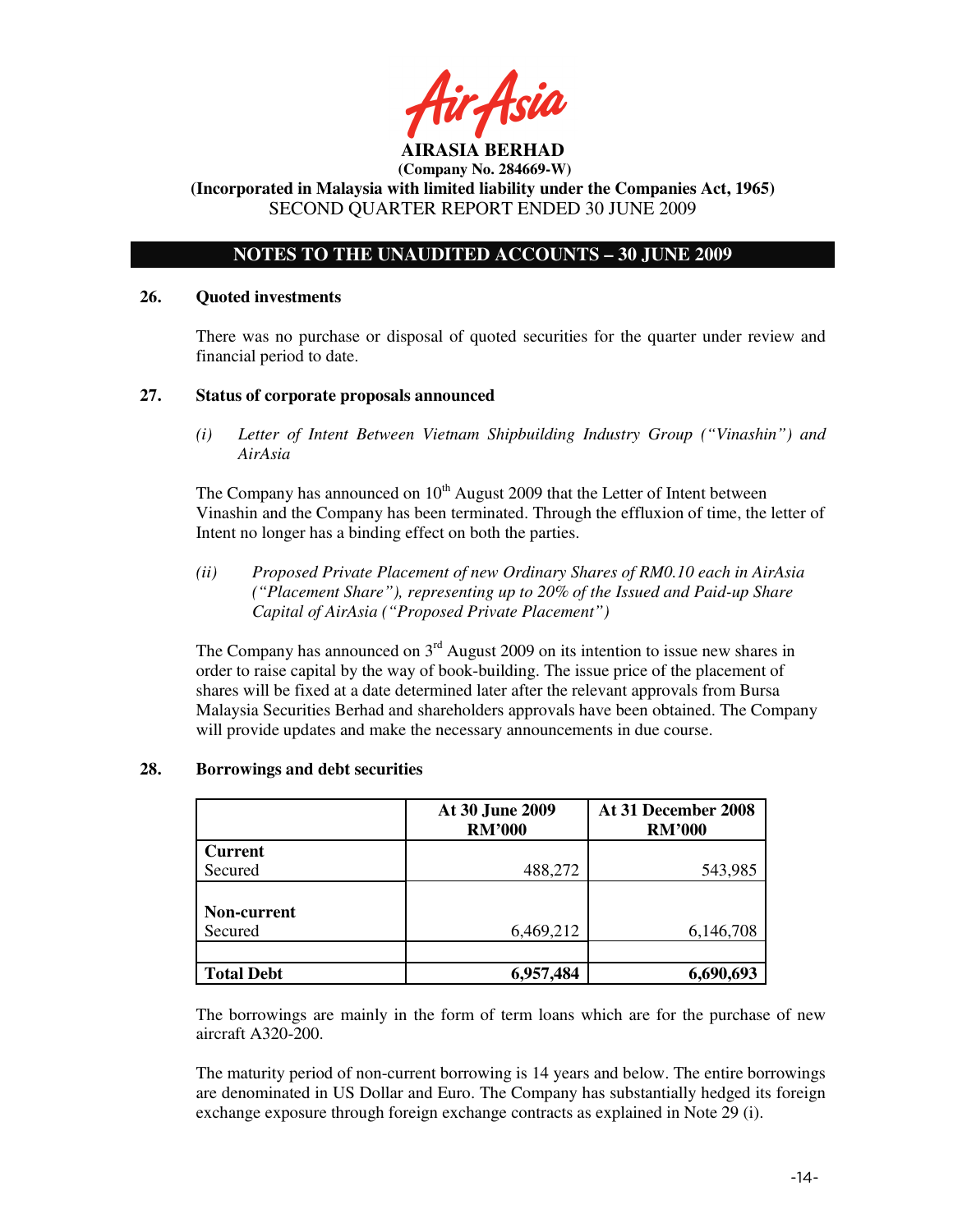

**AIRASIA BERHAD (Company No. 284669-W)** 

**(Incorporated in Malaysia with limited liability under the Companies Act, 1965)**  SECOND QUARTER REPORT ENDED 30 JUNE 2009

# **NOTES TO THE UNAUDITED ACCOUNTS – 30 JUNE 2009**

The Company's aircraft financing facilities are principally secured by the following types of security:

- (a) Assignment of rights under contract with Airbus over each aircraft
- (b) Assignment of insurance and reinsurances of each aircraft
- (c) Assignment of airframe and engine warranties of each aircraft
- (d) Mortgage of the aircraft
- (e) Deregistration Power of Attorney

### **29. Off balance sheet financial instruments:**

The fair value of derivative financial instruments is the present value of their future cash flows and is derived from the valuations, calculated by the Group's bankers.

(i) The Group has hedged 58% of its dollar liabilities pertaining to its aircraft, engine and simulator loans into Malaysian Ringgit by using long dated foreign exchange forward contracts.

### (ii) Interest Rate Swaps

The Group had entered into hedge against fluctuations in the US–LIBOR on its existing and future aircraft financing for deliveries between the Year 2005 and 2009. Up to 30 June 2009, the Group had terminated 17 Interest Rate Swaps (average fixed rate at 4.99%) due to a sharp decline in both short-term and long-term interest rates. The cost of the termination has been provided for during the previous Financial Year ended 31 December 2008 and has now been realised. At the same time, the Group has entered into new interest rate hedges i.e. Interest Rate Swaps and Interest Rate Caps of between 3.50% and 3.85% per annum. Hence, the effect of the interest rate hedging transactions enable the Group to pay fixed interest rate of 3.25% (MYR), between 3.50% and 5.20% (USD) over a period of 12 to 14 years.

### (iii) Fuel Hedging

The Group has not entered into any new fuel hedging contracts. However, the Group has a balance of buy put positions of 2.43 million barrels at price of USD\$42/barrel for the period between July 2009 and June 2010 after closing out the sell put positions covering 3.66 million barrels in June 2009.

### **30. Material litigation**

As at 12 August 2009, there was no material litigation against the Group.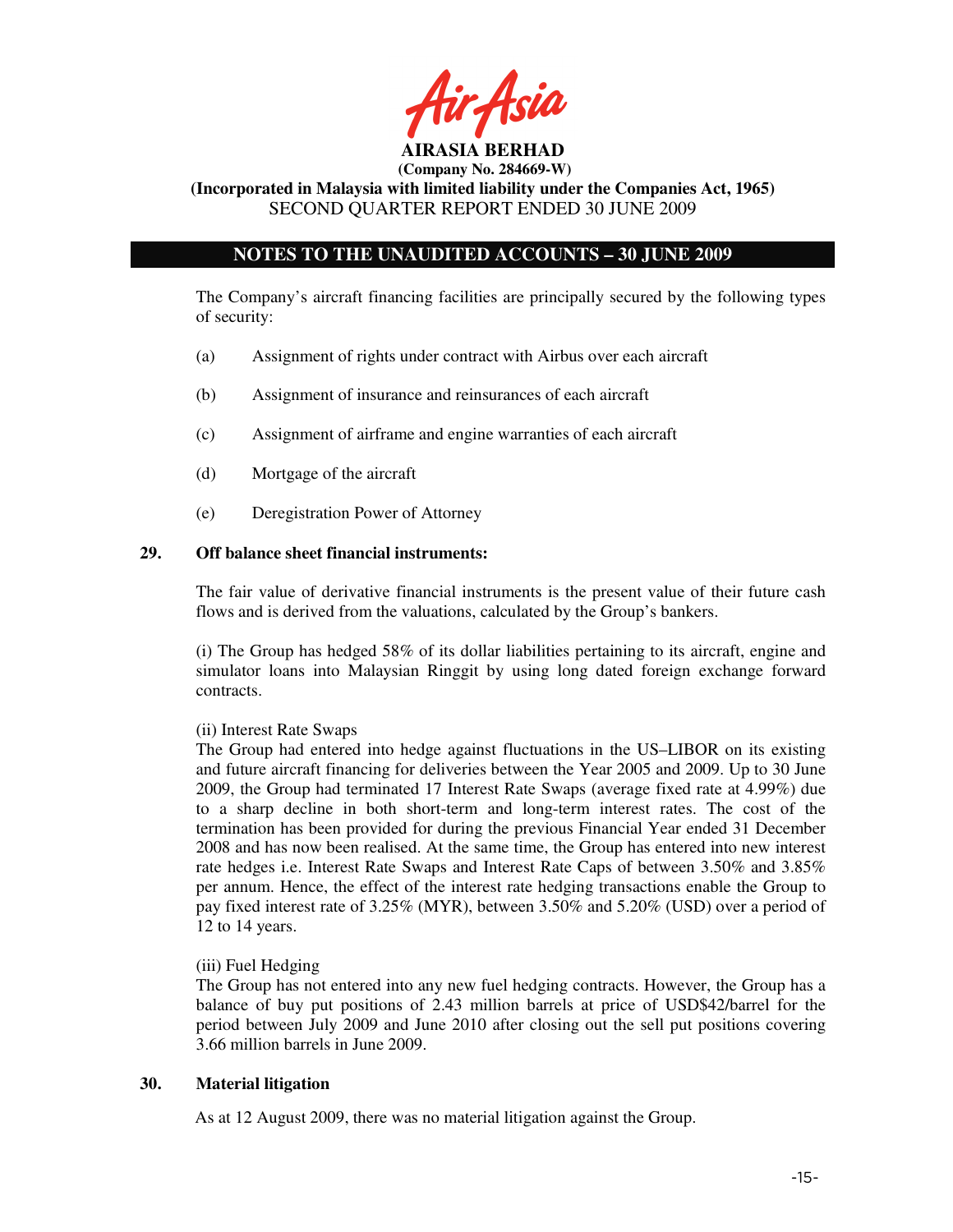# **NOTES TO THE UNAUDITED ACCOUNTS – 30 JUNE 2009**

### **31. Proposed dividend**

The Directors do not recommend any dividend for the quarter ended 30 June 2009.

### **32. Earnings per share**

### *(a) Basic earnings per share*

 Basic earnings per share of the Group are calculated by dividing the net profit for the period by the weighted average number of ordinary shares in issue during the period.

|                                     | <b>INDIVIDUAL QUARTER</b> |                      | <b>CUMULATIVE QUARTER</b> |                   |
|-------------------------------------|---------------------------|----------------------|---------------------------|-------------------|
|                                     | <b>Current</b>            | <b>Preceding</b>     | <b>Current</b>            | <b>Preceding</b>  |
|                                     | Quarter                   | <b>Period</b>        | Year                      | <b>Period</b>     |
|                                     | <b>Ended</b>              | Corresponding        | <b>Ended</b>              | Corresponding     |
|                                     |                           | <b>Quarter Ended</b> |                           | <b>Year Ended</b> |
|                                     | 30/06/09                  | 30/06/08             | 30/06/09                  | 30/06/08          |
|                                     |                           |                      |                           |                   |
| Net profit for the financial period | 139,176                   | 9,417                | 342,326                   | 170,694           |
| (RM'000)                            |                           |                      |                           |                   |
| Weighted average number of          | 2,359,043                 | 2,358,292            | 2,359,043                 | 2,358,292         |
| ordinary shares in issue for basic  |                           |                      |                           |                   |
| EPS ('000)                          |                           |                      |                           |                   |
|                                     |                           |                      |                           |                   |
| Adjusted for share options          | 0                         | 14,243               | $\Omega$                  | 14,243            |
| granted $(000)$                     |                           |                      |                           |                   |
| Adjusted weighted average           | 2,359,043                 | 2,372,535            | 2,359,043                 | 2,372,535         |
| number of ordinary shares ('000)    |                           |                      |                           |                   |
|                                     |                           |                      |                           |                   |
| Basic earnings per share (sen)      | 5.9                       | 0.4                  | 14.51                     | 7.2               |
| Diluted earnings per share (sen)    | 5.9                       | 0.4                  | 14.51                     | 7.2               |

# *(b) Diluted earnings per share*

 The Group has no dilution in its earnings per share in the current quarter as they are no dilutive potential.